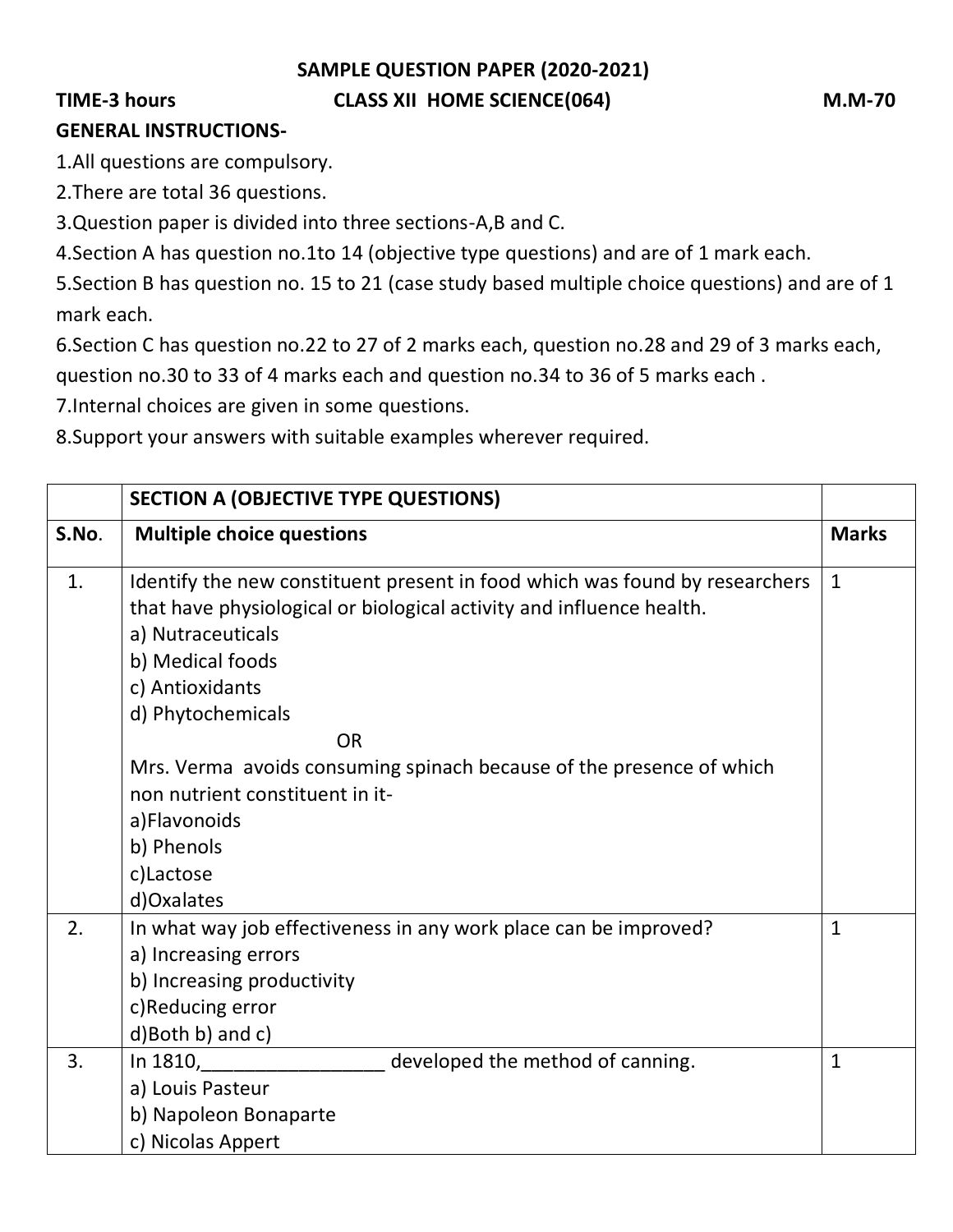|    | d) Harvey Levenstein                                                           |                                                         |              |
|----|--------------------------------------------------------------------------------|---------------------------------------------------------|--------------|
| 4. | You got a job in hotel and your responsibility is to organize, supervise and   |                                                         |              |
|    | control all uniformed services. You must be appointed as                       |                                                         |              |
|    | a)Receptionist                                                                 |                                                         |              |
|    | b)Lobby Manager                                                                |                                                         |              |
|    | c)Bell captain                                                                 |                                                         |              |
|    | d)Telephone operator                                                           |                                                         |              |
|    | <b>OR</b>                                                                      |                                                         |              |
|    | You got a job in hotel and your responsibility is to coordinate with front     |                                                         |              |
|    | office for information on departure of guests and gets vacated room cleaned    |                                                         |              |
|    | You must be appointed as                                                       |                                                         |              |
|    | a)Floor supervisor                                                             |                                                         |              |
|    | b)Room attendant                                                               |                                                         |              |
|    | c)Desk control supervisor                                                      |                                                         |              |
|    | d) Assistant housekeeper                                                       |                                                         |              |
| 5. | Red Ribbon Express project was implemented by NACO, in cooperation with-       |                                                         | $\mathbf{1}$ |
|    | a) Indian roadways                                                             |                                                         |              |
|    | b) Indian railways                                                             |                                                         |              |
|    | c) Indian airways                                                              |                                                         |              |
|    | d) Indian waterways                                                            |                                                         |              |
| 6. | Match the following-                                                           |                                                         | $\mathbf 1$  |
|    | A. Manufactured food                                                           | i)Lactose free milk                                     |              |
|    | <b>B.</b> Medical food<br>ii)Bread                                             |                                                         |              |
|    | C. Formulated food                                                             | iii) Enzymes used in food industry                      |              |
|    | D. Synthetic food<br>iv) Papad                                                 |                                                         |              |
|    | Pick the correct option-                                                       |                                                         |              |
|    | a)A iv, B i, C ii, D iii                                                       |                                                         |              |
|    | b) A ii, B i, C iv, D iii                                                      |                                                         |              |
|    | c)A iv, B i, C iii, D ii                                                       |                                                         |              |
|    | d)A iii, B ii, C iv, D i                                                       |                                                         |              |
| 7. | Salmonella exists in the intestinal tract of animals, raw milk and eggs but it |                                                         | $\mathbf{1}$ |
|    | can be destroyed by-                                                           |                                                         |              |
|    | a)Heating                                                                      |                                                         |              |
|    | b)Cooling                                                                      |                                                         |              |
|    | c) Refrigeration                                                               |                                                         |              |
|    | d)Deep Freezing                                                                |                                                         |              |
| 8. |                                                                                | is responsible for planning, organizing and controlling | 1            |
|    | the kitchen operations.                                                        |                                                         |              |
|    | a)Executive chef                                                               |                                                         |              |
|    | b) kitchen steward                                                             |                                                         |              |
|    | c) Chef-de-parties                                                             |                                                         |              |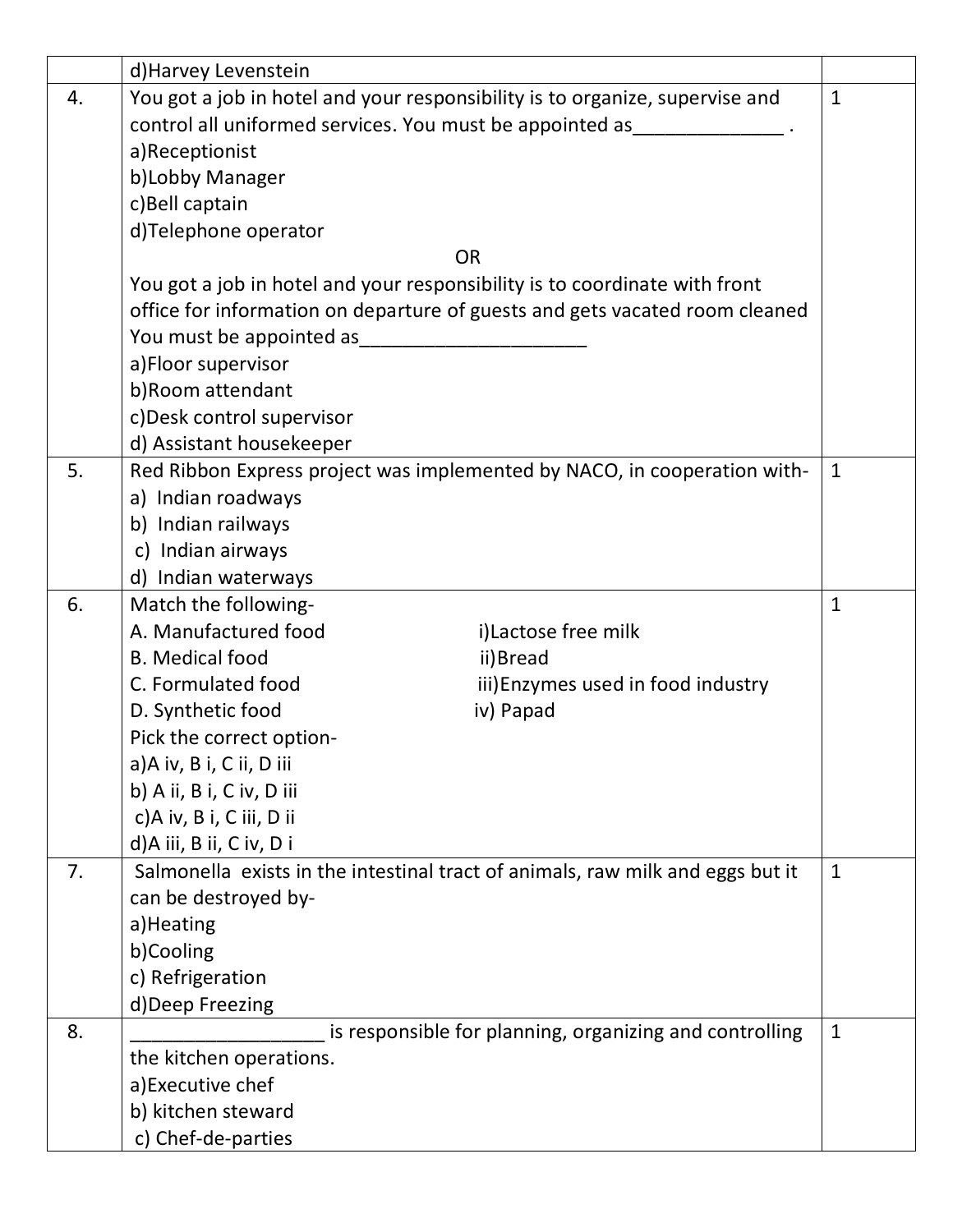|     | d) Deputy chef                                                                                                                    |              |
|-----|-----------------------------------------------------------------------------------------------------------------------------------|--------------|
|     | Fill in the blanks-                                                                                                               |              |
| 9.  | The term ______________ was first coined in 1972 by Quebral.                                                                      | $\mathbf{1}$ |
|     | <b>OR</b>                                                                                                                         |              |
|     | is a brief message between radio programmes , generally in                                                                        |              |
|     | the form of jingles.                                                                                                              |              |
| 10. | The word Ergonomics is derived from two Greek words -------- and ------.                                                          | $\mathbf{1}$ |
| 11. | Identify the craft and name the state in which it is practiced.<br><b>OR</b>                                                      | $\mathbf{1}$ |
|     | Identify the painting and name the state where it is popular.                                                                     |              |
|     |                                                                                                                                   |              |
| 12. | Draw the standardized mark found on pure silk garments.                                                                           | $\mathbf{1}$ |
| 13. | Predict two benefits of SEWA for local group of women.                                                                            | $\mathbf{1}$ |
| 14. | After schooling, your elder sister completed her training in ECCE(early                                                           | $\mathbf{1}$ |
|     | childhood care and education). Suggest two wage employment opportunities                                                          |              |
|     | available to her.                                                                                                                 |              |
|     | <b>OR</b>                                                                                                                         |              |
|     | What two skills should Sudha possess to work as an early child care                                                               |              |
|     | professional?                                                                                                                     |              |
|     | <b>SECTION B (CASE STUDY BASED QUESTIONS)</b>                                                                                     |              |
|     | Malnutrition is the underlying cause of at least 50 per cent of deaths of                                                         |              |
|     | children under five years of age. The statistics for nutrition-related problems                                                   |              |
|     | in our country reveal an alarming situation:                                                                                      |              |
|     | Almost one-third of the infants born in India are low birth weight                                                                |              |
|     | babies. Low birth weight may have adverse effects throughout their                                                                |              |
|     | growing years and may have adverse implications even in adult life.                                                               |              |
|     | Low birth weight may even lead to child mortality.                                                                                |              |
|     | There is widespread prevalence of growth retardation among                                                                        |              |
|     | preschoolers (from socio-economically disadvantaged families) and<br>almost half the children suffer from mild and moderate under |              |
|     | nutrition.                                                                                                                        |              |
|     |                                                                                                                                   |              |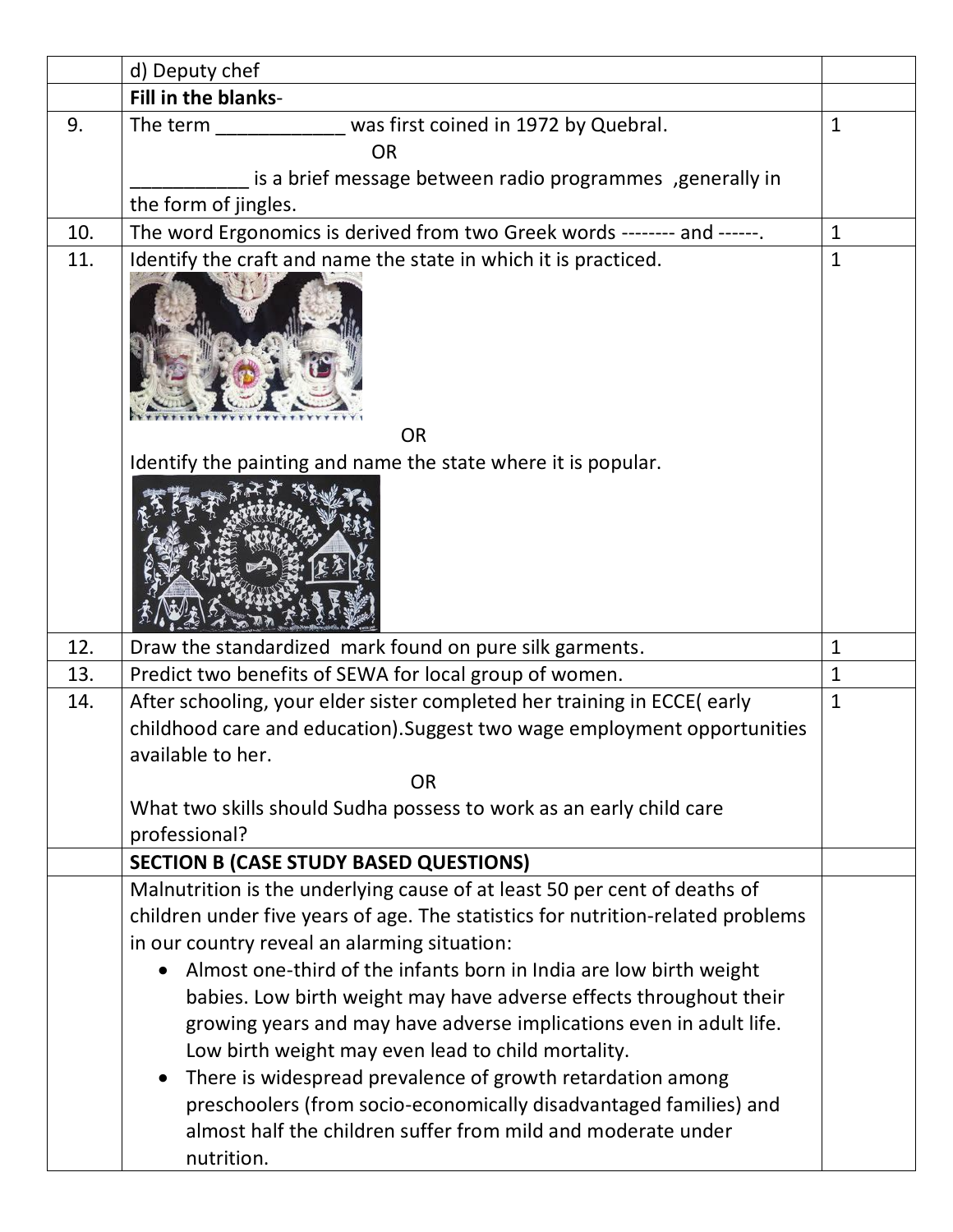|      | A large proportion of children (and adults) suffers from micronutrient          |              |
|------|---------------------------------------------------------------------------------|--------------|
|      | deficiencies in varying degrees of severity. The micronutrients of most         |              |
|      | concern are iron, zinc, vitamin A, iodine, folic acid, B12.                     |              |
|      |                                                                                 |              |
| Q15. | Micro nutrient deficiencies are referred as-                                    | $\mathbf{1}$ |
|      | a) Goitre                                                                       |              |
|      | b) Hidden Hunger<br>c) Protein energy malnutrition                              |              |
|      | d) Anemia                                                                       |              |
|      |                                                                                 |              |
| Q16. | Which of the following is immediate cause of under nutrition?                   | 1            |
|      | a) Inadequate dietary intake                                                    |              |
|      | b)Inadequate education                                                          |              |
|      | c)Inadequate health services                                                    |              |
|      | d)Poor sanitation and hygiene                                                   |              |
|      |                                                                                 |              |
| Q17. | When the height of the child is less than adequate for age, this is termed as-  | $\mathbf 1$  |
|      | a)Underweight                                                                   |              |
|      | b)Stunting<br>c) Wasting                                                        |              |
|      | d)Protein energy malnutrition                                                   |              |
|      |                                                                                 |              |
| Q18. | Which of the following is incorrect statement-                                  | $\mathbf{1}$ |
|      | a)Enlarged thyroid known as goiter is the most common manifestation of          |              |
|      | iodine deficiency.                                                              |              |
|      | b)Hemoglobin is required for carrying oxygen in the body.                       |              |
|      | c) Due to Vitamin A deficiency growth of children are adversely affected.       |              |
|      | d)Protein deficiency is called as marasmus                                      |              |
|      | Elements of Design are the tools of the Art. These are colour, texture, and     |              |
|      | line, shape or form. Colour is all around us in many forms. The identity of the |              |
|      | product is most often attributed to colour. Everyone responds to colour and     |              |
|      | has definite preferences. Colour reflects the season, events and the spirit of  |              |
|      | people. The choice is affected by culture, tradition, climate, season, occasion |              |
|      | or purely personal reason. Colour is an important part of Fashion. Designers    |              |
|      | carefully choose fabric colours to make a definite statement. Colour can be     |              |
|      | seen in fabrics in various design forms. Some fabrics may have one uniform      |              |
|      | solid colour, while the colour follows the yarn interlacing in others or may be |              |
|      | colored in other patterns.                                                      |              |
|      | Which word can be used for brightness of a colour?                              |              |
| Q19. | a)Value                                                                         | $\mathbf 1$  |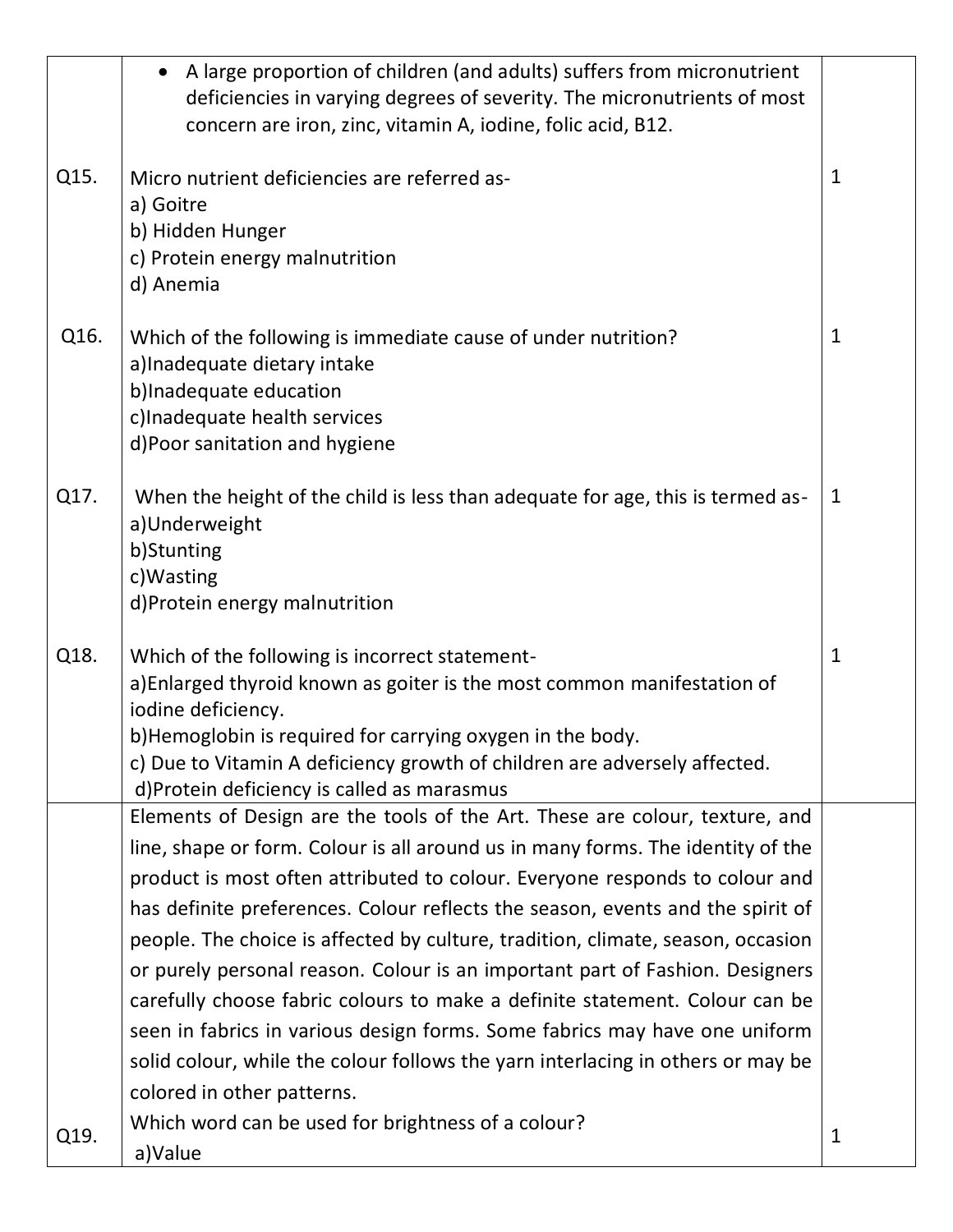|      | b)Intensity                                                             |                |
|------|-------------------------------------------------------------------------|----------------|
|      | c)Hue                                                                   |                |
|      | d)Complementary                                                         |                |
|      |                                                                         |                |
| Q20. | Colours are said to be contrasting if they are _____________            |                |
|      | a) Different in lightness and darkness                                  | $\mathbf{1}$   |
|      | b) Light in value                                                       |                |
|      | c) Dark in value                                                        |                |
|      | d)Bright and intense                                                    |                |
|      | <b>OR</b>                                                               |                |
|      | Yellow-orange, red-orange, and yellow-green are examples of             |                |
|      | a) Intermediate or Tertiary colour                                      |                |
|      | b)Secondary colour                                                      |                |
|      | c)Primary colour                                                        |                |
|      | d)Triadic colour                                                        |                |
| Q21. | Which of the following visual elements is concerned with the shade of a |                |
|      | colour?                                                                 | $\mathbf{1}$   |
|      |                                                                         |                |
|      | a) Line                                                                 |                |
|      | b) Texture                                                              |                |
|      | c) Value                                                                |                |
|      | d) Size                                                                 |                |
|      | <b>OR</b>                                                               |                |
|      | When white colour is added to any other colour it is called             |                |
|      | of a colour.<br>as                                                      |                |
|      | a) Shade                                                                |                |
|      | b) Tone                                                                 |                |
|      | c) Tint                                                                 |                |
|      | b) Hue                                                                  |                |
|      | <b>SECTION C</b>                                                        |                |
| 22.  | " A healthy environment is a positive work environment". Write any four | $\overline{2}$ |
|      | ways by which a teacher can create healthy environment in her class.    |                |
|      | <b>OR</b>                                                               |                |
|      | Write any four personal attributes which should be possessed by an      |                |
|      | entrepreneur.                                                           |                |
| 23.  | Compare two advantages and disadvantages of food /diet based approach   | $\overline{2}$ |
|      | used to combat public nutrition problems.                               |                |
| 24.  | Elaborate on the four stages of Guest cycle.                            | $\overline{2}$ |
|      | <b>OR</b>                                                               |                |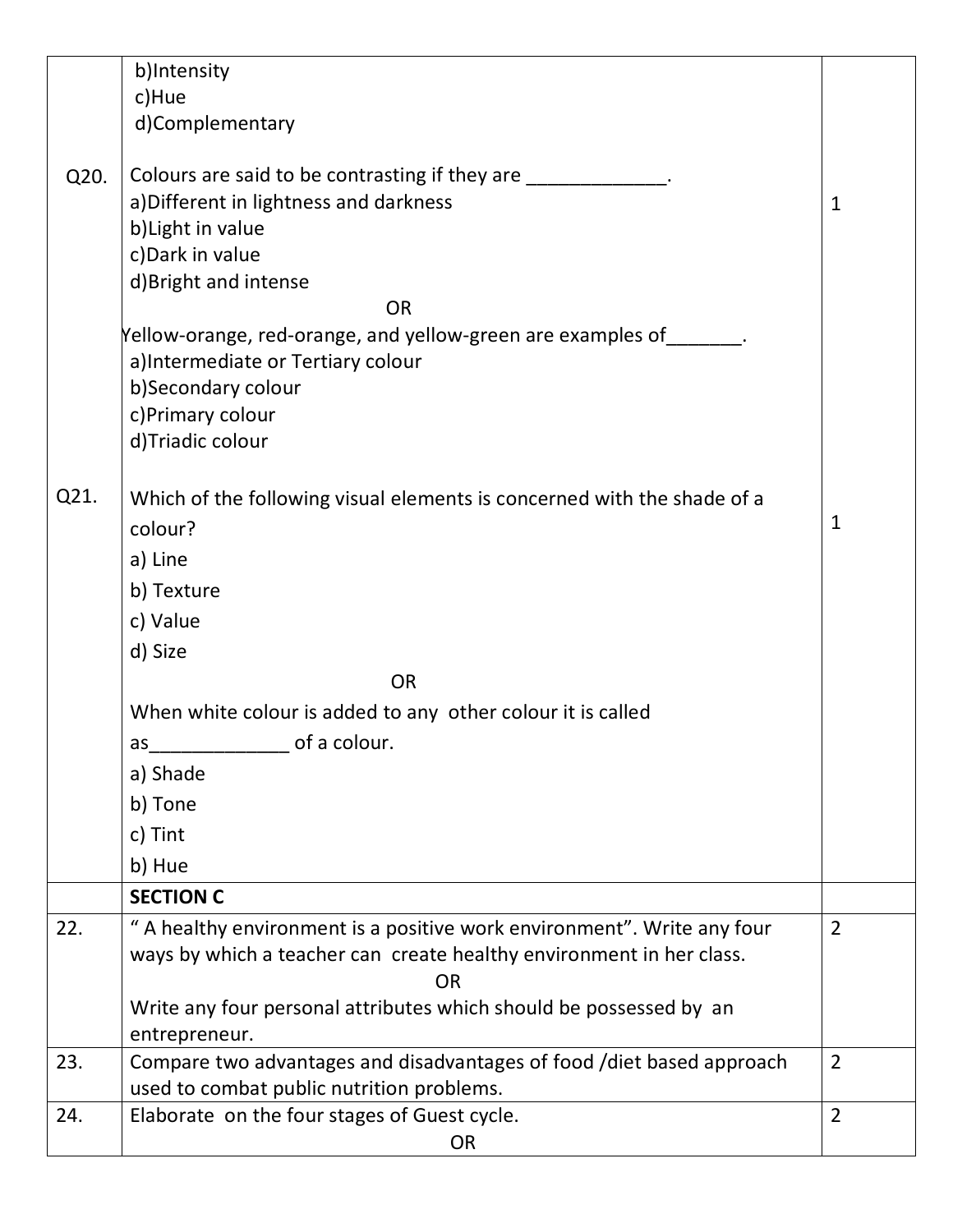|     | Enlist any four functions of housekeeping department.                          |                |
|-----|--------------------------------------------------------------------------------|----------------|
| 25. | "ICT is a powerful tool of development communication and informing             | $\overline{2}$ |
|     | people." Support this statement with four reasons.                             |                |
| 26. | Enumerate any four primary requirements when preparing for a career in         | $\overline{2}$ |
|     | the field of care and maintenance of fabrics.                                  |                |
| 27. | Why were children's homes formed? Indicate the need of three kinds of          | $\overline{2}$ |
|     | children's homes.                                                              |                |
| 28. | You have bought a silk fabric to get a frock stitched for your younger sister. | $\overline{3}$ |
|     | Illustrate three different ways to create "Rhythm" in the frock.               |                |
| 29. | Why are elderly vulnerable? Give any two reasons to support your answer.       | $\overline{3}$ |
|     | Name any two programmes operating in our country for elderly people. Also      |                |
|     | tell about two administrative skills required to work with organizations       |                |
|     | running for elderly people.                                                    |                |
|     | <b>OR</b>                                                                      |                |
|     | Why were Nehru Yuva Kendras established and list any four programmes           |                |
|     | run under these kendras?                                                       |                |
| 30. | You are working in a hi-tech laundry of a hotel.                               | 4              |
|     | a) What four factors will you keep in mind before choosing the process of      |                |
|     | washing a fabric?                                                              |                |
|     | b) You are using a dryer to dry the washed fabric. Explain the two types of    |                |
|     | circulation system in a dryer.                                                 |                |
|     | <b>OR</b>                                                                      |                |
|     | How are the laundry in hospitals different from a hotel?                       |                |
| 31. | A food hazard can enter/come into the food at any stage of the food chain,     | $\overline{4}$ |
|     | therefore, adequate control throughout the food chain is essential. Explain    |                |
|     | three ways with two features of each to ensure food safety and quality. Also   |                |
|     | state two importance of FSSA, 2006.                                            |                |
| 32. | Mr. Anil wants to open up an institution for children.                         | $\overline{4}$ |
|     | a) Guide him about any four principles given by NCF(2005) to be kept in mind.  |                |
|     | b) Which four facilities must be included in the institution for children?     |                |
| 33. | Elaborate on eight knowledge and skills required by a personnel involved in    | $\overline{4}$ |
|     | food product development.                                                      |                |
| 34. | Compare two points of differences between tube feeding and intravenous         | 5              |
|     | feeding. And also give three each objectives of diet therapy and role of       |                |
|     | clinical nutritionist.                                                         |                |
| 35. | During season sale your brother wants to buy geyser on discounted price.       | 5              |
|     | Explain him four each responsibilities and rights of consumer in this context. |                |
|     | Also tell him about two features of consumer protection act.                   |                |
|     | <b>OR</b>                                                                      |                |
|     | Your friend wants to pursue career in consumer related field. Guide            |                |
|     | him/her about five each skills and career opportunities of this field.         |                |